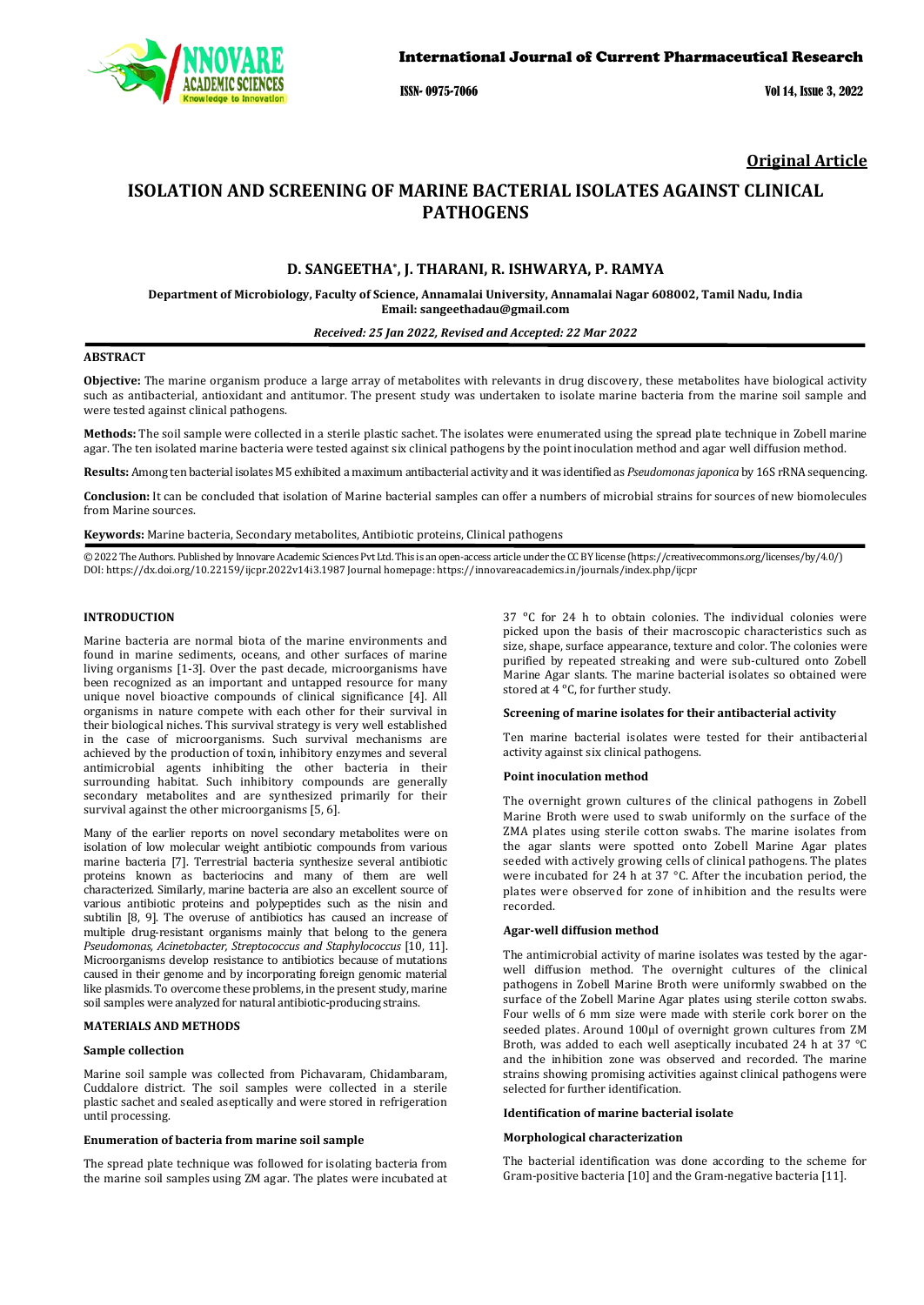**Table 1: 16S rRNA sequencing of the isolate**

| <b>Primer details</b><br>primer name | Sequence details         | <b>Number</b><br>of base |
|--------------------------------------|--------------------------|--------------------------|
| 8F                                   | 5'AGAGTTTGATCCTGGCTCAG3' | 20                       |
| 1541R                                | 5'AAGGAGGTGATCCAGCCGCA3' | 20                       |

# **RESULTS**

### **Isolation and identification of Bacteria**

Ten bacterial colonies were isolated based on their morphological and structural characteristics (table 2).

### **Screening of marine isolates for their antibacterial activity**

Screening of antimicrobial activity of ten isolates was carried out against seven clinical pathogens. In the point inoculation method, marine isolates from agar-slants were spotted on to the Zobell Marine Agar. Inhibitory activity against at least one clinical pathogen was detected for all the marine isolates (table 3). Among the seven clinical pathogens tested against isolated strains, the M5 isolate exhibited a maximum zone of inhibition against all the tested organisms followed by M6 and M2.

After screening by the point-inoculation method, the antibacterial activity was confirmed by the agar well diffusion method. Inhibitory activity against at least one Clinical pathogen was detected for six marine isolates (table 4).

### **Table 2: Morphological characteristics of marine isolates**

| <b>Marine isolates</b> | <b>Shape</b> | <b>Margin</b> | <b>Elevation</b> | <b>Size</b> | Texture | Appearance | Pigmentation         | Optical property |  |
|------------------------|--------------|---------------|------------------|-------------|---------|------------|----------------------|------------------|--|
| M1                     | Circular     | Entire        | Raised           | Small       | Smooth  | Shiny      | Pigmented (orange)   | Opaque           |  |
| M2                     | Circular     | Curled        | Flat             | Large       | Rough   | Dull       | Nonpigmented (cream) | Opaque           |  |
| M <sub>3</sub>         | Circular     | Entire        | Flat             | Pinpoint    | Smooth  | Shiny      | Pigmented (yellow)   | Opaque           |  |
| M4                     | Circular     | Entire        | Raised           | Small       | Rough   | Dull       | Nonpigmented (cream) | Opaque           |  |
| M <sub>5</sub>         | Circular     | Curled        | Flat             | Moderate    | Rough   | Dull       | Nonpigmented (cream) | Opaque           |  |
| M6                     | Circular     | Entire        | Raised           | Small       | Smooth  | Shiny      | Nonpigmented         | Transparent      |  |
| M7                     | Irregular    | Curled        | Raised           | Moderate    | Smooth  | Shiny      | Nonpigmented (cream) | Opaque           |  |
| M8                     | Circular     | Entire        | Raised           | Small       | Smooth  | Shiny      | Nonpigmented         | Transparent      |  |
| M <sub>9</sub>         | Circular     | Entire        | Raised           | Small       | Smooth  | Shiny      | Nonpigmented         | Transparent      |  |
| M10                    | Circular     | Entire        | Flat             | Pinpoint    | Rough   | Dull       | Pigmented (yellow)   | Opaque           |  |

### **Table 3: Antibacterial activity of the marine isolates by point inoculation method**

| <b>Clinical pathogens</b> | Zone of inhibition (MM)  |                |                          |    |    |                          |                          |                |                |                          |
|---------------------------|--------------------------|----------------|--------------------------|----|----|--------------------------|--------------------------|----------------|----------------|--------------------------|
|                           | M1                       | M <sub>2</sub> | M <sub>3</sub>           | M4 | M5 | M6                       | M7                       | M <sub>8</sub> | M <sub>9</sub> | M <sub>10</sub>          |
| Bacillus subtilis         | -                        |                |                          |    |    |                          | -                        |                |                | -                        |
| Bacillus cereus           | -                        |                | $\overline{\phantom{0}}$ |    |    |                          | -                        |                |                | $\overline{\phantom{a}}$ |
| Staphylococcus aureus     | -                        | 15             |                          | -  | 18 | $\overline{\phantom{a}}$ | -                        | $\sim$         | -              | $\overline{\phantom{0}}$ |
| S. epidermidis            | $\overline{\phantom{0}}$ | 12             |                          |    | 20 |                          | $\overline{\phantom{a}}$ |                | -              | $\overline{\phantom{0}}$ |
| Strep. pyogenes           |                          |                |                          |    |    |                          |                          |                |                |                          |



**Fig. 1: Antibacterial activity of the marine isolates by point inoculation method**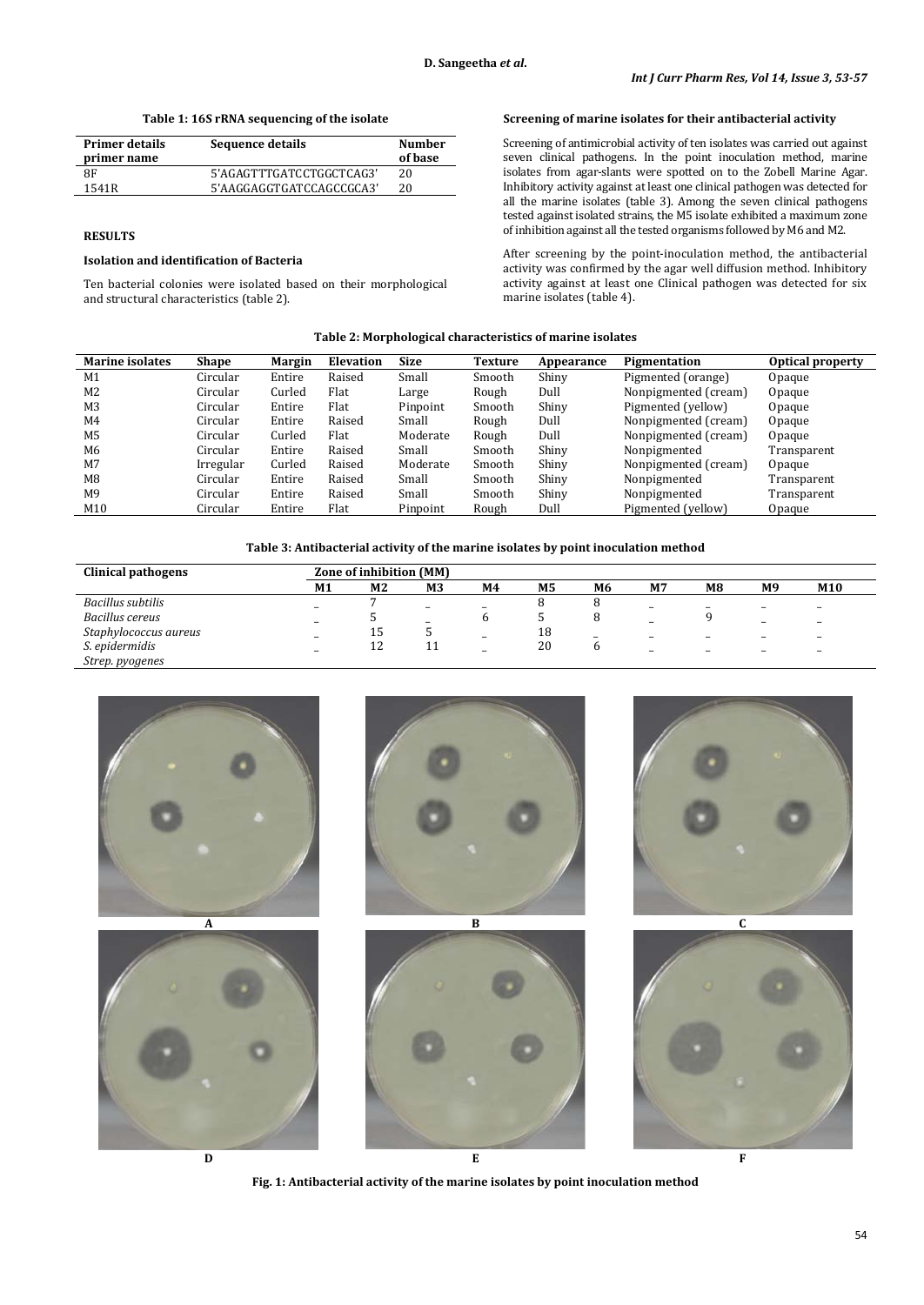| Clinical pathogens    | Zone of inhibition (MM) |           |                          |                          |    |                          |          |                          |                          |                 |
|-----------------------|-------------------------|-----------|--------------------------|--------------------------|----|--------------------------|----------|--------------------------|--------------------------|-----------------|
|                       | M1                      | М2        | M <sub>3</sub>           | M4                       | М5 | M6                       | M7       | M8                       | M <sub>9</sub>           | M <sub>10</sub> |
| Bacillus subtilis     | $\sim$                  |           | $\overline{\phantom{0}}$ | $\overline{\phantom{0}}$ | 29 | <b>TT</b>                | -        | $\overline{\phantom{a}}$ |                          |                 |
| Bacillus cereus       | -                       |           | $\overline{\phantom{a}}$ | -                        |    | 14                       | -        | -                        | -                        |                 |
| Staphylococcus aureus | -                       | <b>**</b> | $\sim$                   | $\equiv$                 |    | $\equiv$                 | $\equiv$ | -                        |                          | -               |
| Escherichia coli      | $\sim$                  |           | -                        | $\overline{\phantom{a}}$ | IJ | $\overline{\phantom{a}}$ | -        | $\overline{\phantom{0}}$ | $\overline{\phantom{a}}$ | -               |

The antibacterial activity of marine isolates was studied by Agar Well Diffusion Assay method. Four marine isolates inhibited the growth of *Klebsiellapneumoniae*. The isolate M5 presented the highest inhibition zone (29 mm) against *Bacillus subtilis*. Three marine isolates inhibited the growth of *Bacillus subtilis, Bacillus cereus, Klebsiellaaerogenes. Staphylococcus aureus* and *Escherichia coli* were inhibited by two marine isolates M5 followed by M2.



**Fig. 2: Antibacterial activity of the marine isolates by agar-well diffusion method**

### **Characterization of M5 isolate**

The M5 isolate exhibited maximum antibacterial potential against all the tested clinical isolates. The M5 isolate was further subjected

to morphological and biochemical characterization and it was represented in table 4. Based on the morphological and biochemical characteristics the M5 isolate was identified as *Pseudomonas sp.*

| <b>Tests</b>        | <b>Results</b> | <b>Tests</b>                | <b>Results</b> |
|---------------------|----------------|-----------------------------|----------------|
| Gram's staining     | Gram-negative  | Triple sugar iron           | K/K            |
| Motility            | Motile         | Catalase                    | Positive       |
| Indole              | Negative       | Urease                      | Negative       |
| Methyl red          | Negative       | Carbohydrate fermentation   | Acid formation |
| Voges-Proskauer     | Positive       | Oxidase                     | Positive       |
| Citrate utilization | Positive       | H <sub>2</sub> S production | Negative       |
| Glucose             | Negative       | Sucrose                     | Negative       |

### **16S rRNA analysis of M5 isolate**

The isolate M5 which exhibited the maximum antibacterial activity was analyzed using 16S rRNA sequencing. The M5 isolate was confirmed as *Pseudomonas japonica*.

AGGTGCCCGTTGTGGCTAACACATGCAAGTCGAGCGGATGAGAAGAGC TTGCTCTTCGATTCAGCGGCGGACGGGTGAGTAATACCTAGGAATCTGC CTGGTAGTGGGGGACAACGTTTCGAAAGGAACGCTAATACCGCATACG TCCTACGGGAGAAAGCAGGGGACCTTCGGGCCTTGCGCTATCAGATGAG CCTAGGTCGGATTAGCTAGTTGGTGAGGTAATGGCTCACCAAGGCTAC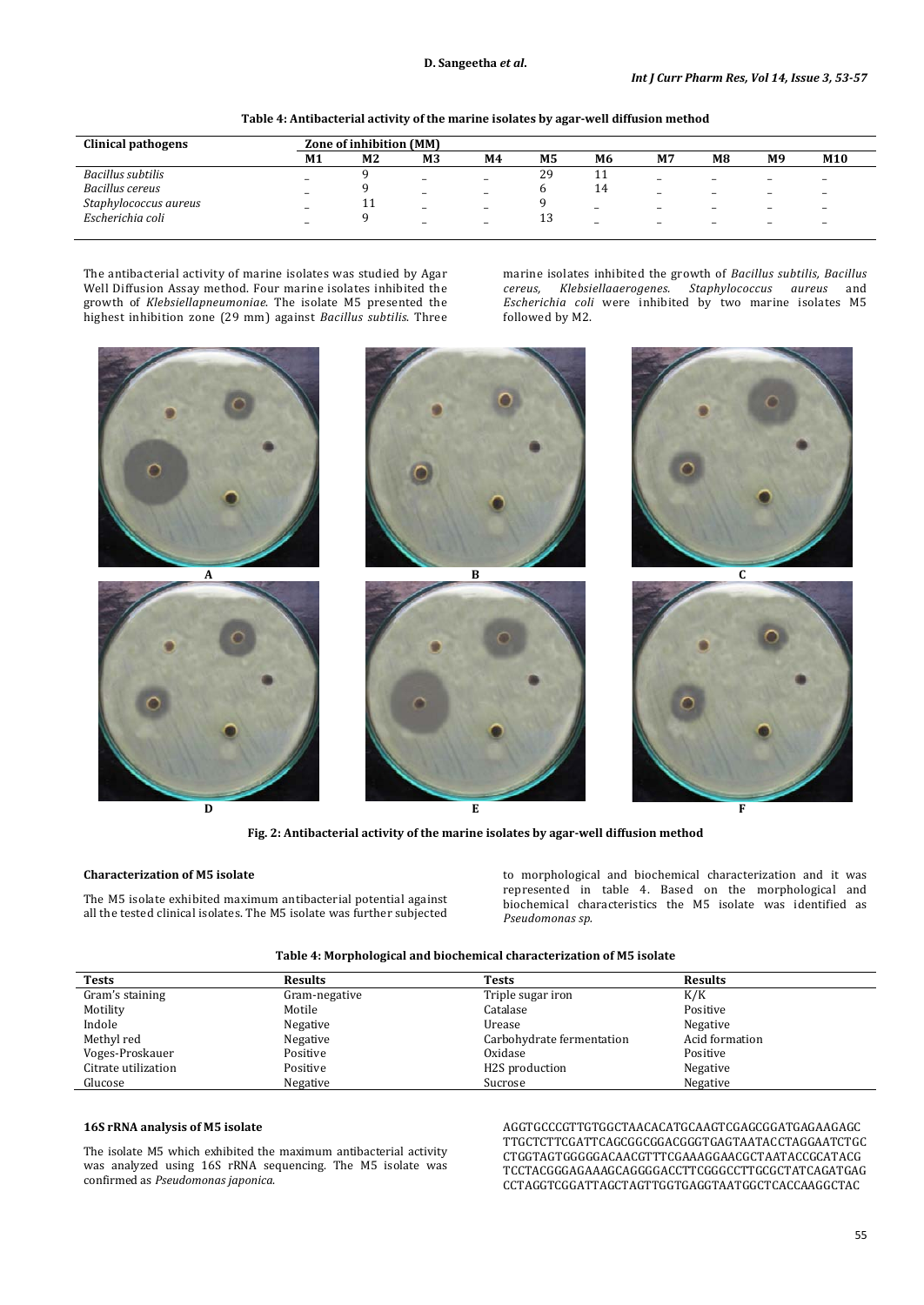GATCCGTAACTGGTCTGAGAGGATGATCAGTCACACTGGAACTGAGAC ACGGTCCAGACTCCTACGGGAGGCAGCAGTGGGGAATATTGGACAATG GGCGAAAGCCTGATCCAGCCATGCCGCGTGTGTGAAGAAGGTCTTCGGA TTGTAAAGCACTTTAAGTTGGGAGGAAGGGCAGTAAGCGAATACCTTG CTGTTTTGACGTTACCGACAGAATAAGCACCGGCTAACTCTGTGCCAGC AGCCGCGGTAATACAGAGGGTGCAAGCGTTAATCGGAATTACTGGGCG TAAAGCGCGCGTAGGTGGTTCGTTAAGTTGGATGTGAAATCCCCGGGC

TCAACCTGGGAACTGCATCCAAAACTGGCGAGCTAGAGTAGGGCAGAG GGTGGTGGAATTTCCTGTGTAGCGGTGAAATGCGTAGATATAGGAAGG AACACCAGTGGCGAAAGCGACCACCTGGGCTCATACTGACACTGAGGTG CGAAAGCGTGGGGAGCAACAGGATTAGATACCCTGGTAGTCCACGCCG TAACGATGTCAACTAGCCGTTGGAATCCTTTGAGATTTTTAGTGGCGC AGCTAACGGCAATTTAAGTTGGAACGCCTGGGGAGTACTGACGCAAGG TAAGACTCAAATGAAGTTGGACTGGGCGAGAG



**Fig. 3: Phylogenetic tree of** *Pseudomonas japonica*

### **DISCUSSION**

Marine ecosystem is a rich source of various natural eco-friendly products. Marine environment provides an excellent opportunity to provide compounds of rich diversity. The continuous selection of bacteria that are resistant against a wide range of antibiotics necessitates the discovery of novel unconventional sources of antibiotics, mainly in hospitals. Methicillin-resistant S. antibiotics, mainly in hospitals. Methicillin-resistant *S. aureus* (MRSA), *Escherichiacoli* O157:H7, *Mycobacteriumtuberculosis* and *P. aeruginosa* have been considered some of the most virulent microorganisms for the human population. Bacteria-bacterial pathogen interactions are having an increased interest in the area of biocontrol.

Marine soil sample was collected from Pichavaram, Chidambaram, Cuddalore district. The soil sample was serially diluted and plated on Zobell Marine Agar to get isolated colonies. Based on the distinct morphological characteristics, 10 isolates were selected for further studies.

The isolated 25 strains from sea water and a large number of bacteria could live on it. These bacteria species were generally not real symbiotic to the host but can instead be regarded as associated bacteria with the consanguineous relationship with their hosts [12].

The marine isolates were screened for antibacterial activity against seven clinical pathogens by Point inoculation method and the Agar-Well diffusion assay method.

Each of the 86 marine isolates was examined for their inhibition of growth of the remaining 85 isolates by agar-well diffusion assay and about 53.5% of these isolates exhibited antagonistic properties against other pelagic bacteria. In the present study, remarkably large fractions, six out of ten marine isolates are showing antibacterial activity. Among the bacteria isolated from Amazon basin 59 of 86 isolates (68.6%) displayed antimicrobial activity. Most of the strains inhibited *Bacillus cereus* and also showed activity against *Corynebacteriumfimi*, *Escherichia coli, Staphylococcus aureus* and *Salmonella enteritidis* [13].

Around six marine isolates of the present study exhibited antimicrobial activity against one or more clinical strains. The highest activity was found against *Bacillus subtilis* exhibited by the isolate M5. Maximum number of isolates inhibited clinical pathogens such as *Klebsiella pneumonia* and *Bacillus cereus.*

Many of the antibacterial interactions involved *Pseudomonas sp*. The genus *Pseudomonas*actively solubilizes phosphate *in vitro* and produces several antibiotics with high specificity against several microorganisms like *Bacillussubtilis* and *Proteusvulgaris* [14].

Current assays for antibacterial activity are inadequate because some antibiotic-producing bacteria may require the presence of an

inducer compound produced in the presence of another bacterial species. These findings have important implications for the discovery of novel antimicrobial compounds from marine bacteria and may allow the development of new methods for screening novel compounds active against multi drug-resistant bacteria. Marine bacteria producing a pyrrole antibiotic had been isolated and identified by [15].

The isolate M5 presented the highest inhibition against all the 4clinical pathogens. M5 isolate was studied for the genus level identification by staining, motility and biochemical characteristics. After confirming the isolate M5 was *Pseudomonas sp*. it was further analyzed for species level identification using 16S rRNA sequencing and confirmed as *Pseudomonas japonica*.

## **CONCLUSION**

It can be concluded that the isolation of Marine bacterial samples can offer a numbers of microbial strains for sources of new biomolecules from Marine sources. This study indicated that certain strains of bacteria could be induced to produce antibiotic.

# **FUNDING**

Nil

### **AUTHORS CONTRIBUTIONS**

All the authors have contributed equally.

### **CONFLICT OF INTERESTS**

Declared none

# **REFERENCES**

- 1. Wilson CA, Harold Stevenson LH. The dynamics of the bacterial population associated with a salt marsh. J Exp Mar Biol Ecol. 1980;48(2):123-38. doi[: 10.1016/0022-0981\(80\)90012-X.](https://doi.org/10.1016/0022-0981(80)90012-X)
- 2. Nair S, Simidu U. Distribution and significance of heterotrophic marine bacteria with antibacterial activity. Appl Environ<br>Microbiol. 1987;53(12):2957-62. doi: 1987;53(12):2957-62. [10.1128/aem.53.12.2957-2962.1987,](https://doi.org/10.1128/aem.53.12.2957-2962.1987) PMI[D 3435149.](https://www.ncbi.nlm.nih.gov/pubmed/3435149)
- 3. Austin B. Quantification of marine microbial populations. In: Austin B*. editor*. Marine microbiology. Cambridge University Press; 1992. p. 31-42.
- 4. Rosenfeld WD, Zobell CE. Antibiotic production by marine microorganisms. J Bacteriol. 1947;54(3):393-8. doi: J Bacteriol. 1947;54(3):393-8. [10.1128/jb.54.3.393-398.1947,](https://doi.org/10.1128/jb.54.3.393-398.1947) PMI[D 16561373.](https://www.ncbi.nlm.nih.gov/pubmed/16561373)
- 5. Grein A, Meyers SP. Growth characteristics and antibiotic production of actinomycetes isolated from littoral sediments and materials suspended in seawater. J Bacteriol. 1958;76(5):457-63. doi: [10.1128/jb.76.5.457-463.1958,](https://doi.org/10.1128/jb.76.5.457-463.1958) PMID [13598702.](https://www.ncbi.nlm.nih.gov/pubmed/13598702)